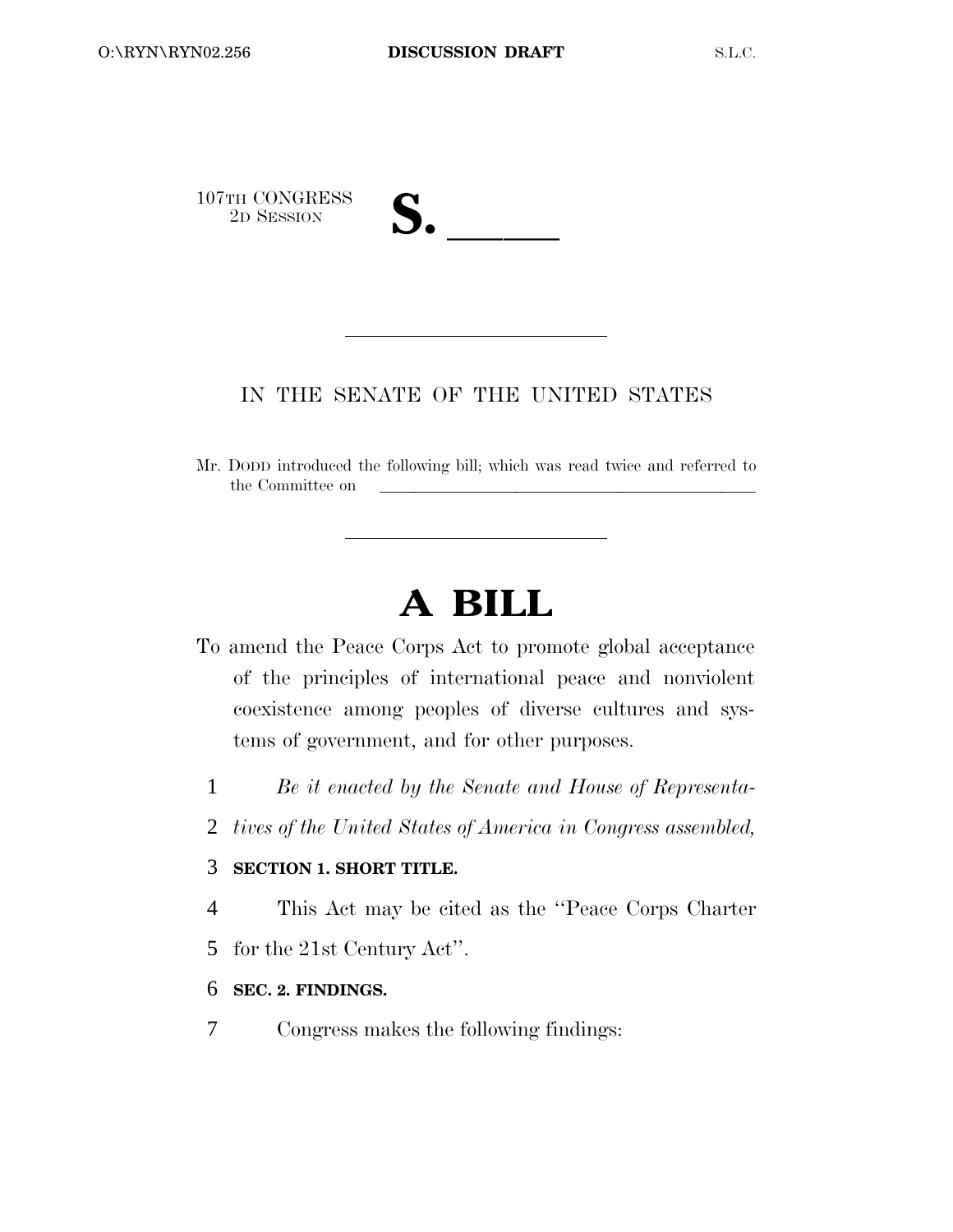$\mathfrak{D}$ 

 (1) The Peace Corps was established in 1961 to promote world peace and friendship through the service of American volunteers abroad. (2) The Peace Corps has operated in 135 coun- tries with 165,000 Peace Corps volunteers since its establishment. (3) The Peace Corps has sought to fulfill three goals, as follows: to help people in developing nations meet basic needs, to promote understanding of America's values and ideals abroad, and to promote an understanding of other peoples by Americans. (4) After more than 40 years of operation, the Peace Corps remains the world's premier inter- national service organization dedicated to promoting grassroots development. (5) The Peace Corps remains committed to sending well trained and well supported Peace Corps volunteers overseas to promote world peace, friend- ship, and grassroots development. (6) The Peace Corps is an independent agency, and therefore no Peace Corps personnel or volun- teers should have any relationship with any United States intelligence agency or be used to accomplish any other goal than the goals established by the Peace Corps Act.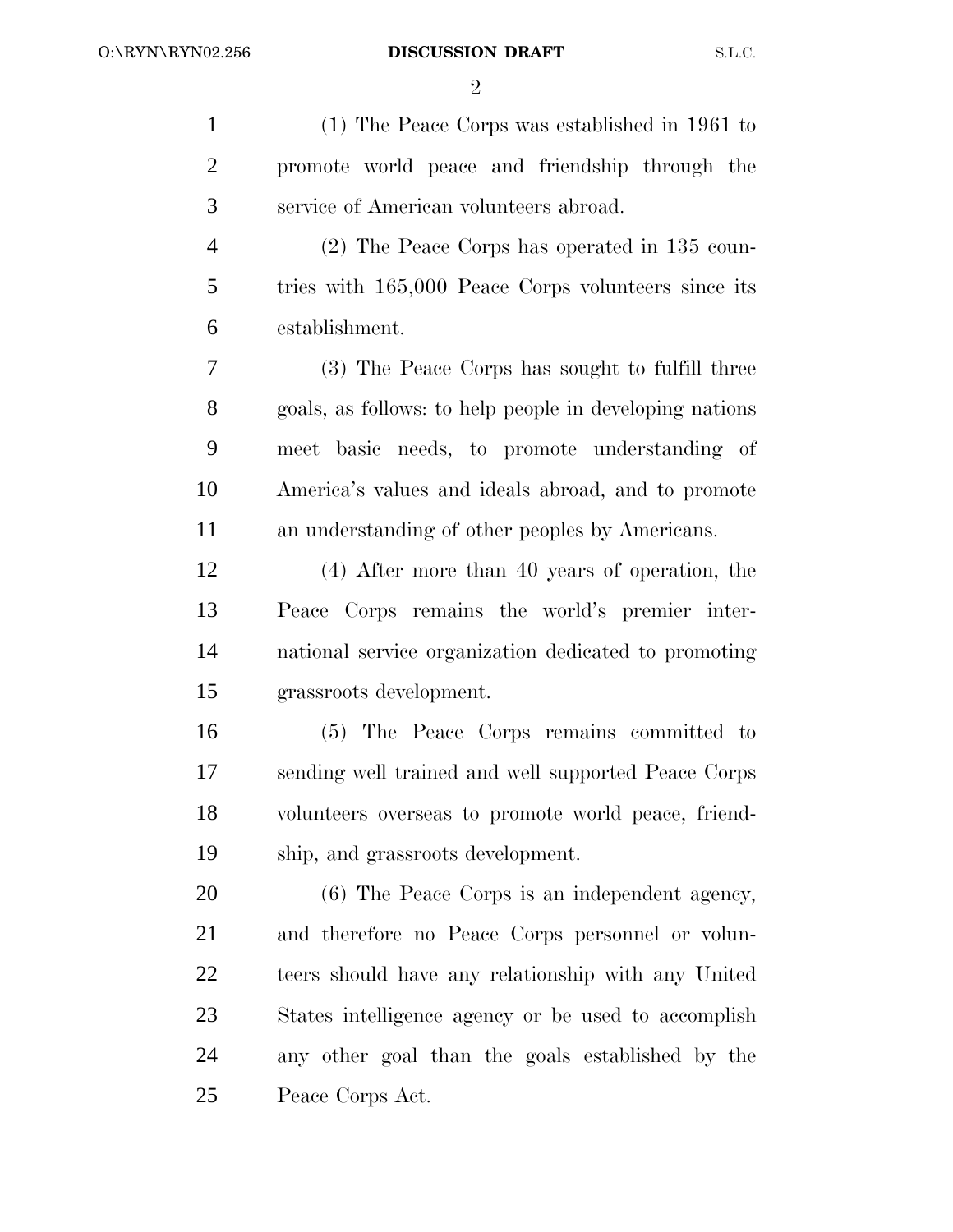(7) The Crisis Corps has been an effective tool in harnessing the skills and talents for returned Peace Corps volunteers and should be expanded to utilize to the maximum extent the pool of talent from the returned Peace Corps volunteer commu- nity. (8) The Peace Corps is currently operating with

 an annual budget of \$275,000,000 in 70 countries with 7,000 Peace Corps volunteers.

 (9) There is deep misunderstanding and misin- formation about Western values and ideals in many parts of the world, particularly those with substan- tial Muslim populations, and a greater Peace Corps presence in such places could foster greater under-standing and tolerance of those countries.

 (10) Congress has declared that the Peace Corps should be expanded to sponsor a minimum of 10,000 Peace Corps volunteers.

 (11) President George W. Bush has called for the doubling of the number of Peace Corps volun- teers in service in a fiscal year to 15,000 volunteers 22 in service by fiscal year 2007  $\llbracket 2009 \rrbracket$ .

 (12) Any expansion of the Peace Corps shall not jeopardize the quality of the Peace Corps volun-teer experience, and therefore can only be accom-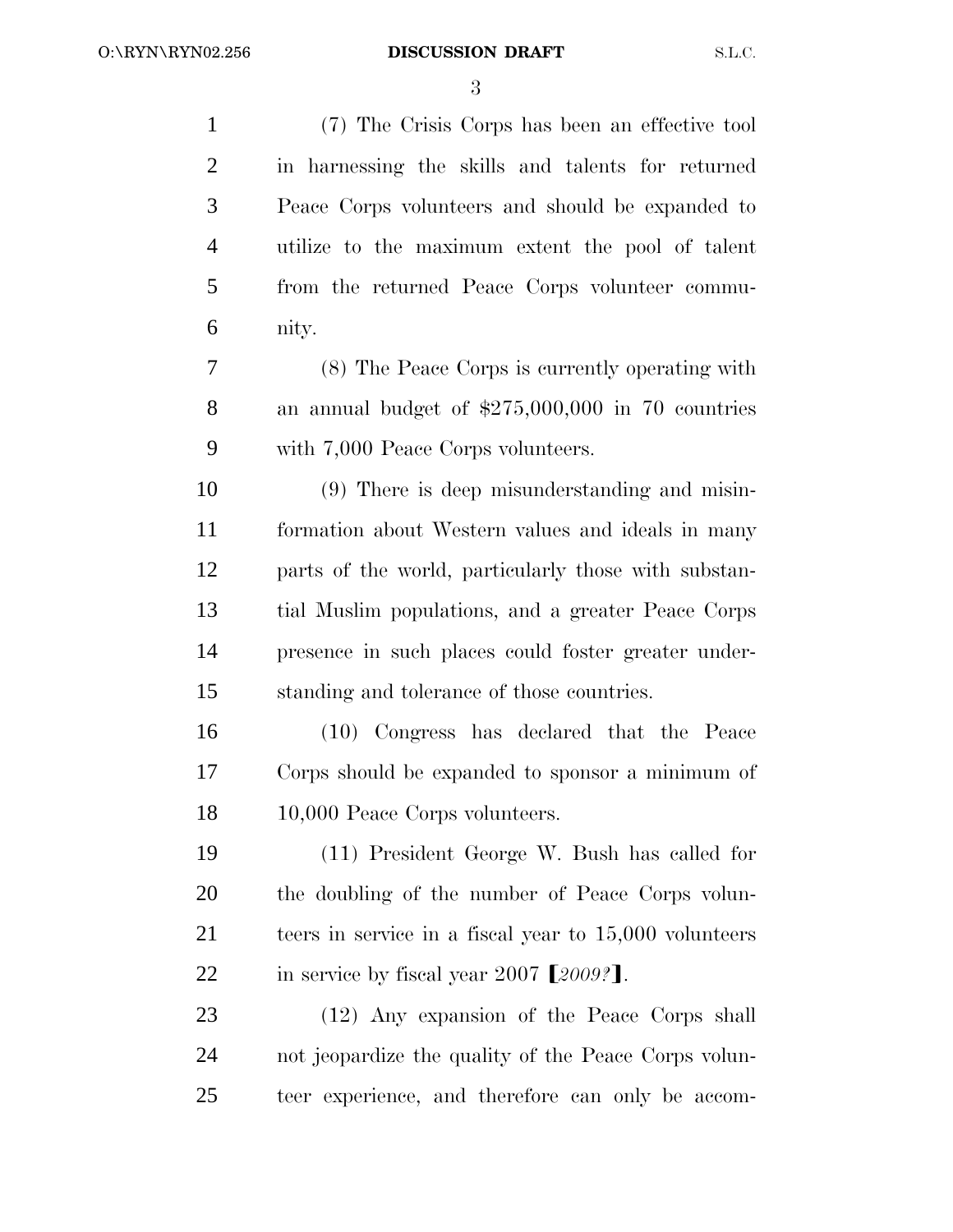| $\mathbf{1}$   | plished by an appropriate increase in field and head-     |
|----------------|-----------------------------------------------------------|
| $\overline{c}$ | quarters support staff.                                   |
| 3              | (13) The Peace Corps should establish an office           |
| $\overline{4}$ | of strategic planning to evaluate existing programs       |
| 5              | and undertake long-term planning in order to facili-      |
| 6              | tate the orderly expansion of the Peace Corps from        |
| 7              | its current size to the stated objective of 15,000 vol-   |
| 8              | unteers in the field by $[$ <i>fiscal year?</i> $]$ 2009. |
| 9              | (14) The Peace Corps would benefit from the               |
| 10             | advice and council of a streamlined bipartisan Na-        |
| 11             | tional Peace Corps Advisory Council composed of           |
| 12             | distinguished returned Peace Corps volunteers.            |
|                |                                                           |
| 13             | SEC. 3. DEFINITIONS.                                      |
| 14             | In this Act:                                              |
| 15             | $(1)$ APPROPRIATE<br>CONGRESSIONAL<br>COMMIT-             |
| 16             | TEES.—The term "appropriate congressional com-            |
| 17             | mittees" means the Committee on Foreign Relations         |
| 18             | of the Senate and the Committee on International          |
| 19             | Relations of the House of Representatives.                |
| 20             | (2) DIRECTOR.—The term "Director" means                   |
| 21             | the Director of the Peace Corps.                          |
| 22             | (3) PEACE CORPS VOLUNTEER.—The term                       |
| 23             | "Peace Corps volunteer" means a volunteer or a vol-       |
| 24             | unteer leader under the Peace Corps Act.                  |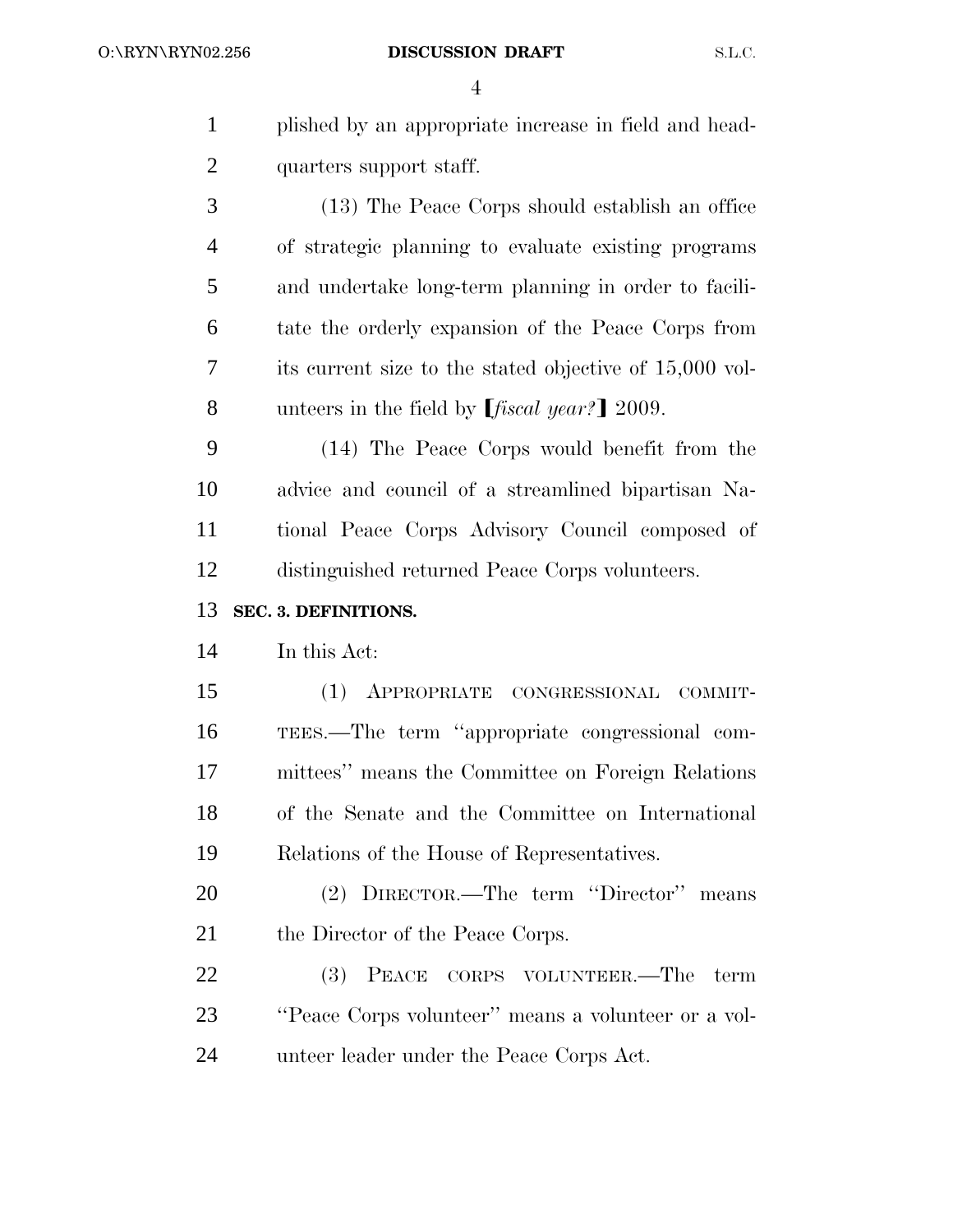(4) RETURNED PEACE CORPS VOLUNTEER.— The term ''returned Peace Corps volunteer'' means a person who has been certified by the Director as having served satisfactorily as a Peace Corps volun-teer.

# **SEC. 4. FOURTH GOAL FOR THE PEACE CORPS.**

 Section 2(a) of the Peace Corps Act (22 U.S.C. 8  $2501(a)$  is amended—

 (1) by striking ''served and'' and inserting 10 "served,"; and

 (2) by inserting before the period at the end the following: '', and to help promote global acceptance of the principles of international peace and non- violent coexistence among peoples of diverse cultures 15 and systems of government". *Should all four goals be set forth by number for easy reference purposes?*  **SEC. 5. PEACE CORPS INDEPENDENCE FROM USA FREE-DOM CORPS.**

 Section 2A of the Peace Corps Act (22 U.S.C. 2501– 1) is amended by adding at the end the following new sen- tence: ''As an independent agency, all recruiting of volun- teers shall be undertaken solely by the Peace Corps and shall not be performed by, or connected in any way to the recruitment efforts of, the USA Freedom Corps (estab-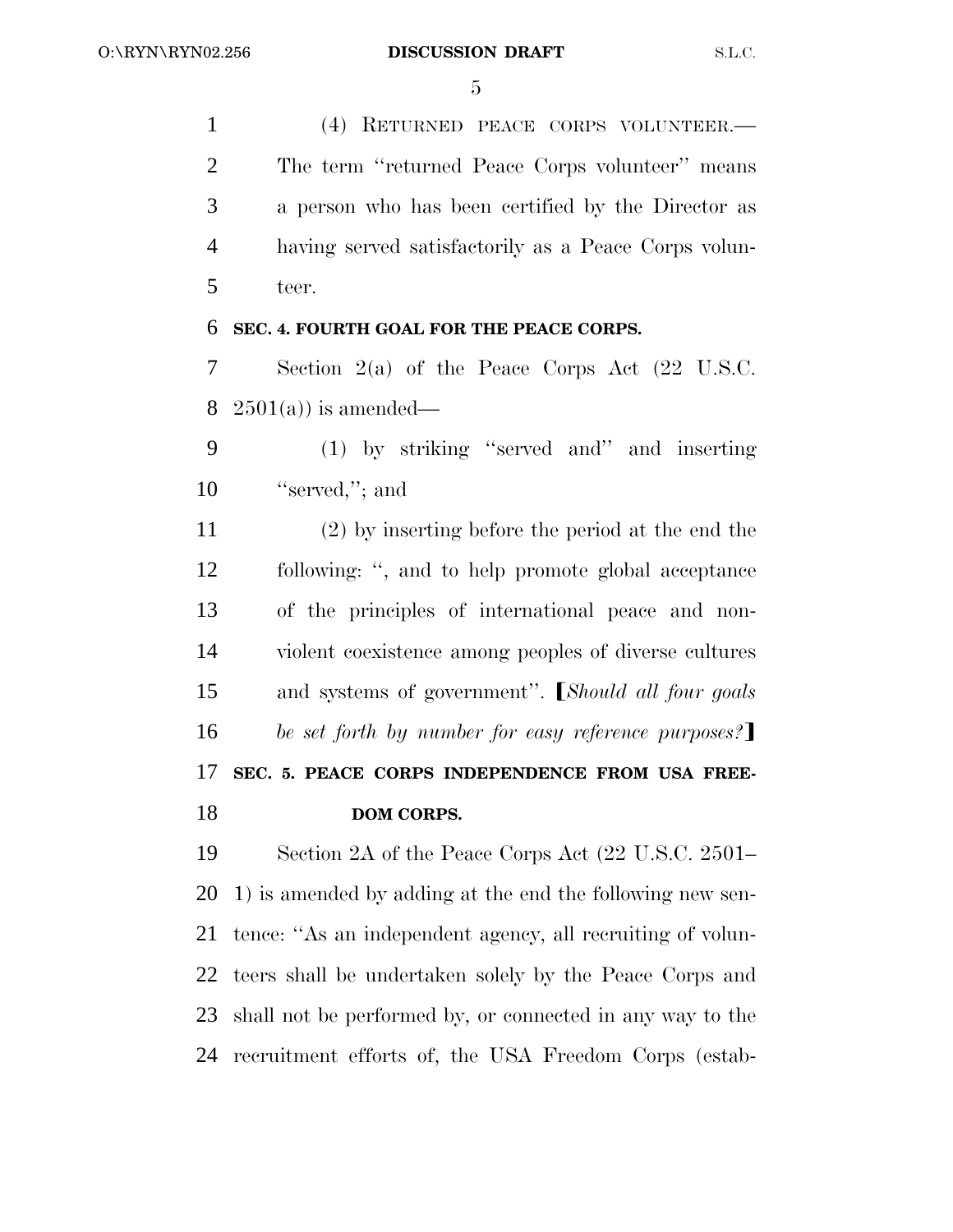lished by Executive Order No. 13254 of January 29,  $2 \t2002$ .".

## **SEC. 6. REPORT CONCERNING NEW INITIATIVES.**

 Section 3(a) of the Peace Corps Act (22 U.S.C. 2502(a)) is amended by inserting before the period the following: '', except that, 30 days prior to implementing any new initiative, the President shall consult with the Peace Corps National Advisory Council established in sec- tion 12 and shall submit to the Committee on Foreign Re- lations of the Senate and the Committee on International Relations of the House of Representatives a report de- scribing the objectives that such initiative is intended to fulfill, an estimate of any costs that may be incurred as 14 a result of the initiative, and  $\lceil an \epsilon s \rceil$  any impact on existing programs, including the impact on the safety 16 of volunteers under this Act". *Alternatively, the reporting requirement in this section can be set forth in section 11, relating to reports, rather than in section 3(a)*.

## **SEC. 7. COUNTRY SECURITY REPORTS.**

 Section 11 of the Peace Corps Act (22 U.S.C. 2504) is amended—

22 (1) by inserting " $(a)$ " before "The President"; and

(2) by adding at the end the following: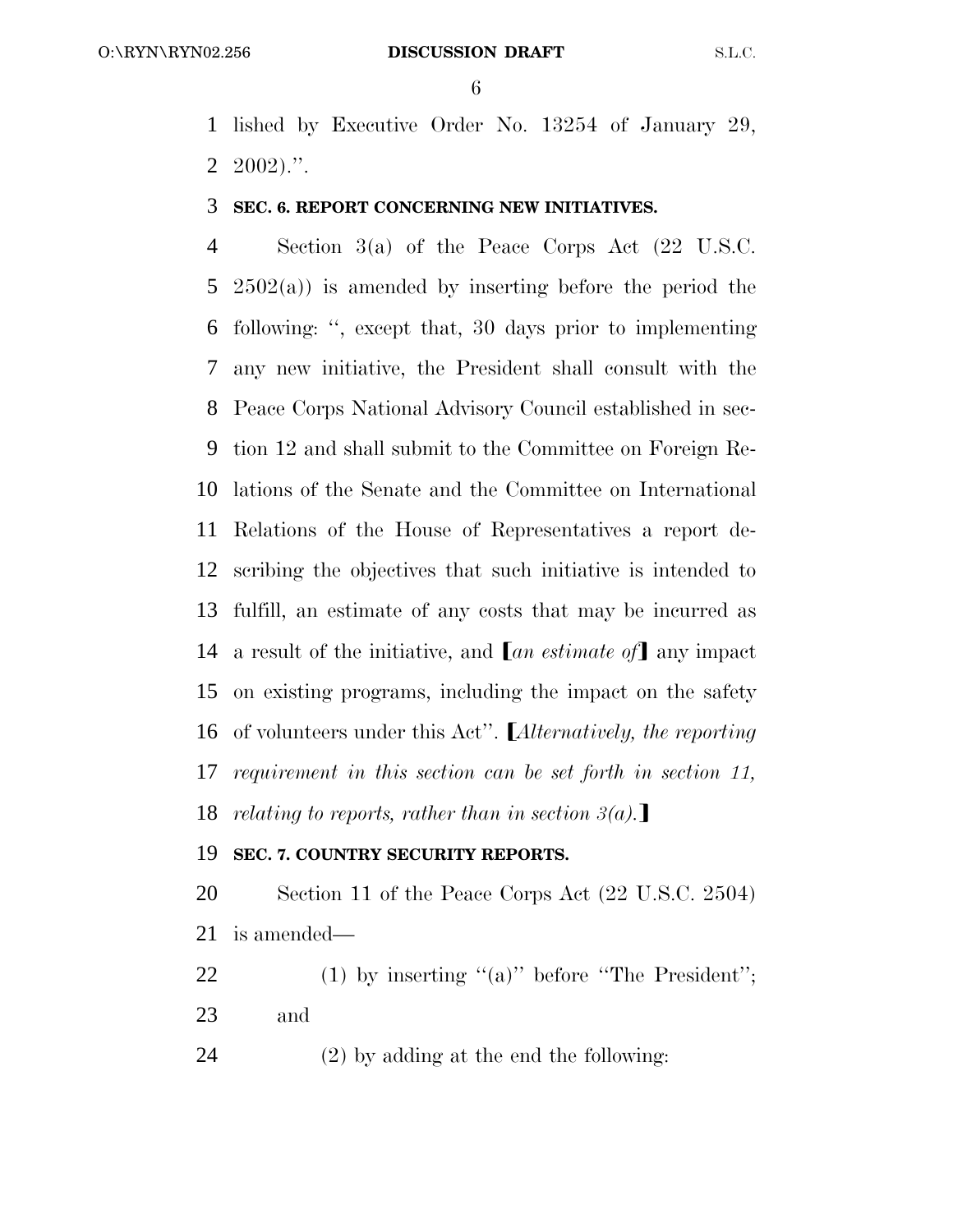O:\RYN\RYN02.256

#### **DISCUSSION DRAFT S.L.C.**

 ''(b) The Inspector General of the Peace Corps shall submit to the Committee on Foreign Relations of the Sen- ate and the Committee on International Relations of the House of Representatives a report annually on the status of security in any country in which the Peace Corps oper- ates programs or is considering doing so. Each report shall include recommendations as to whether security conditions would be enhanced by colocating volunteers with inter- national or local nongovernmental organizations, or with the placement of multiple volunteers in one location.''.

 **SEC. 8. SPECIAL VOLUNTEER RECRUITMENT AND PLACE- MENT FOR COUNTRIES WHOSE GOVERN- MENTS ARE SEEKING TO FOSTER GREATER UNDERSTANDING OF WESTERN VALUES AND GOALS.**

 (a) REPORT.—Not later than 60 days after the date of enactment of this Act, the Director shall submit a re- port to the appropriate congressional committees describ- ing the initiatives that the Peace Corps intends to pursue in order to solicit requests from eligible countries where the presence of Peace Corps volunteers would facilitate a greater understanding of Western values and goals and dispel unfounded fears and suspicion among peoples of di-verse cultures and systems of government, including peo-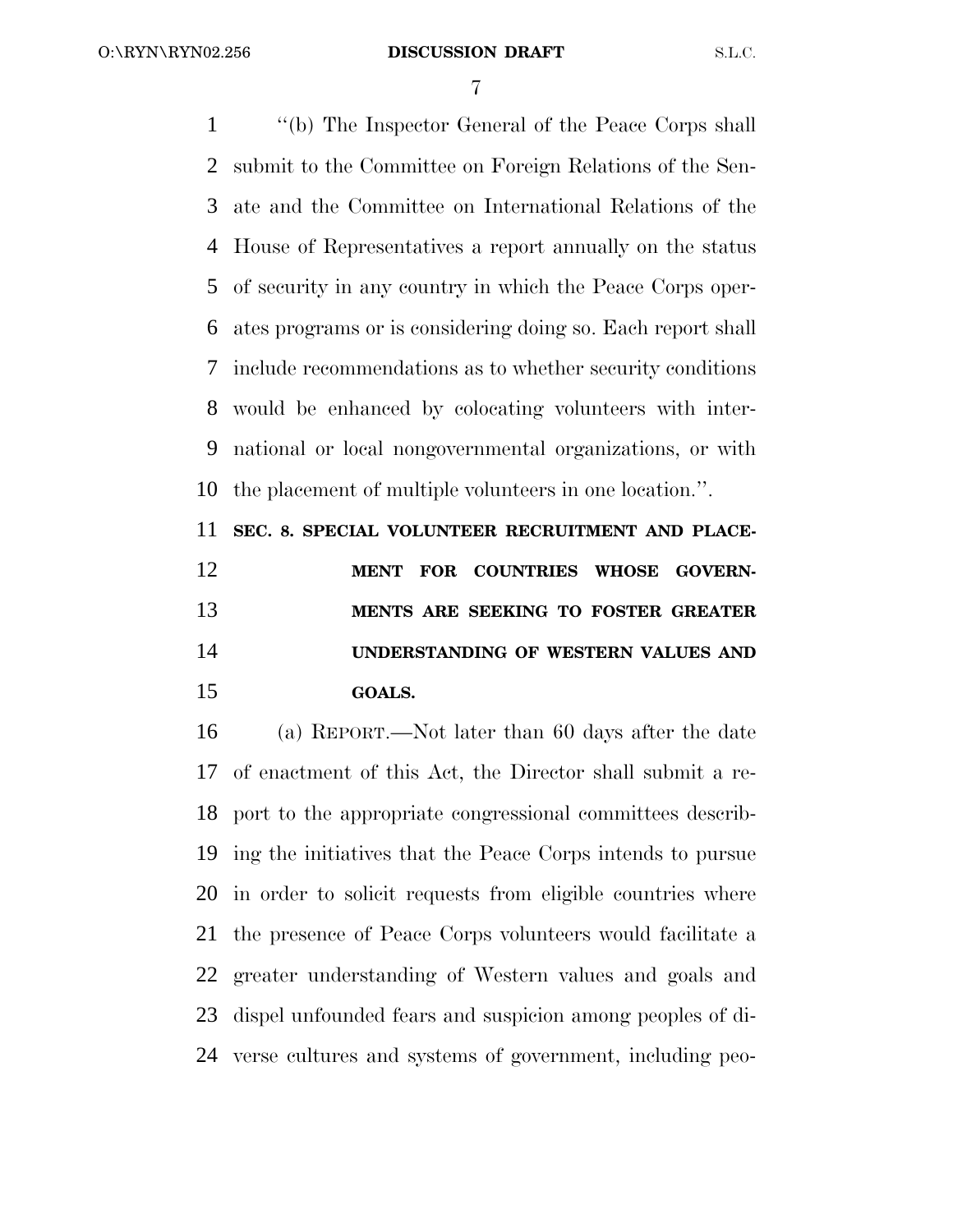ples from countries with substantial Muslim populations. Such report shall include—

 (1) a description of the recruitment strategies to be employed by the Peace Corps to recruit and train volunteers with the appropriate language skills and interest in serving in such countries; and

 (2) a list of the countries that the Director has determined should be priorities for special recruit-ment and placement of Peace Corps volunteers.

 (b) USE OF RETURNED PEACE CORPS VOLUN- TEERS.—Notwithstanding any other provision of law, the Director may utilize the services of returned Peace Corps volunteers having language and cultural expertise, includ- ing those returned Peace Corps volunteers who may have served previously in countries with substantial Muslim populations, in order to open or reopen Peace Corps pro-grams in such countries.

 (c) ALLOCATION OF FUNDS.—In addition to amounts authorized to be appropriated to the Peace Corps by sec- tion 12 for the fiscal years 2003, 2004, 2005, and 2006, there is authorized to be appropriated for the Peace Corps \$5,000,000 each such fiscal year solely for the recruit- ment, training, and placement of Peace Corps volunteers in countries where a greater understanding of Western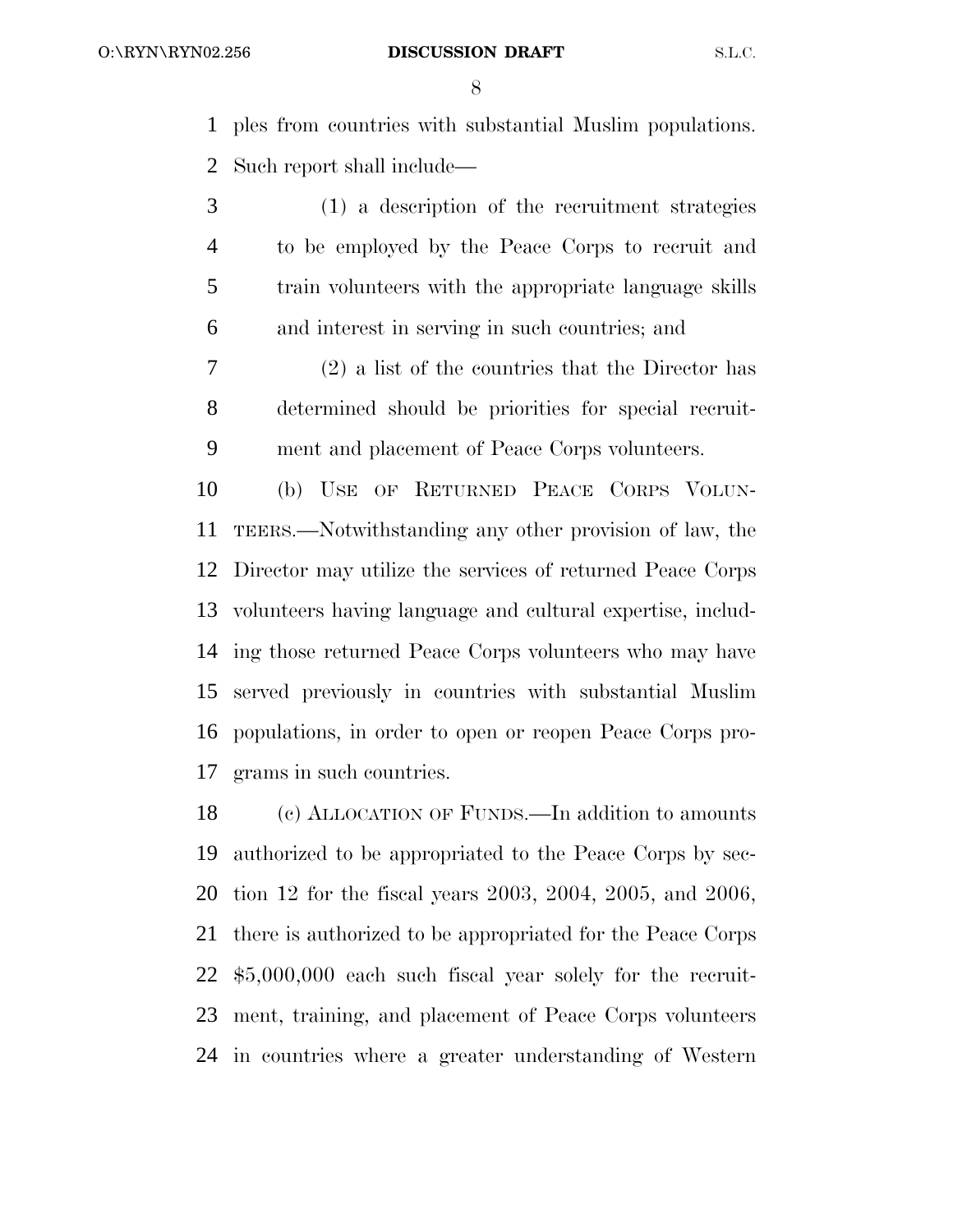values and goals would promote the fourth goal of the Peace Corps.

## **SEC. 9. GLOBAL INFECTIOUS DISEASES INITIATIVE.**

 (a) IN GENERAL.—The Director, in cooperation with the Centers for Disease Control and Prevention, the Na- tional Institutes of Health, the World Health Organization and the Pan American Health Organization, local public health officials, shall develop a program of training for all Peace Corps volunteers in the areas of education, preven- tion, and treatment of infectious diseases in order to en- sure that all Peace Corps volunteers make a contribution to the global campaign against such diseases.

(b) DEFINITIONS.—In this section:

 (1) AIDS.—The term ''AIDS'' means the ac-quired immune deficiency syndrome.

 (2) HIV.—The term ''HIV'' means the human immunodeficiency virus, the pathogen that causes AIDS.

 (3) HIV/AIDS.—The term ''HIV/AIDS'' means, with respect to an individual, an individual who is infected with HIV or living with AIDS.

22 (4) INFECTIOUS DISEASES.—The term "infec- tious diseases'' means HIV/AIDS, tuberculosis, and malaria.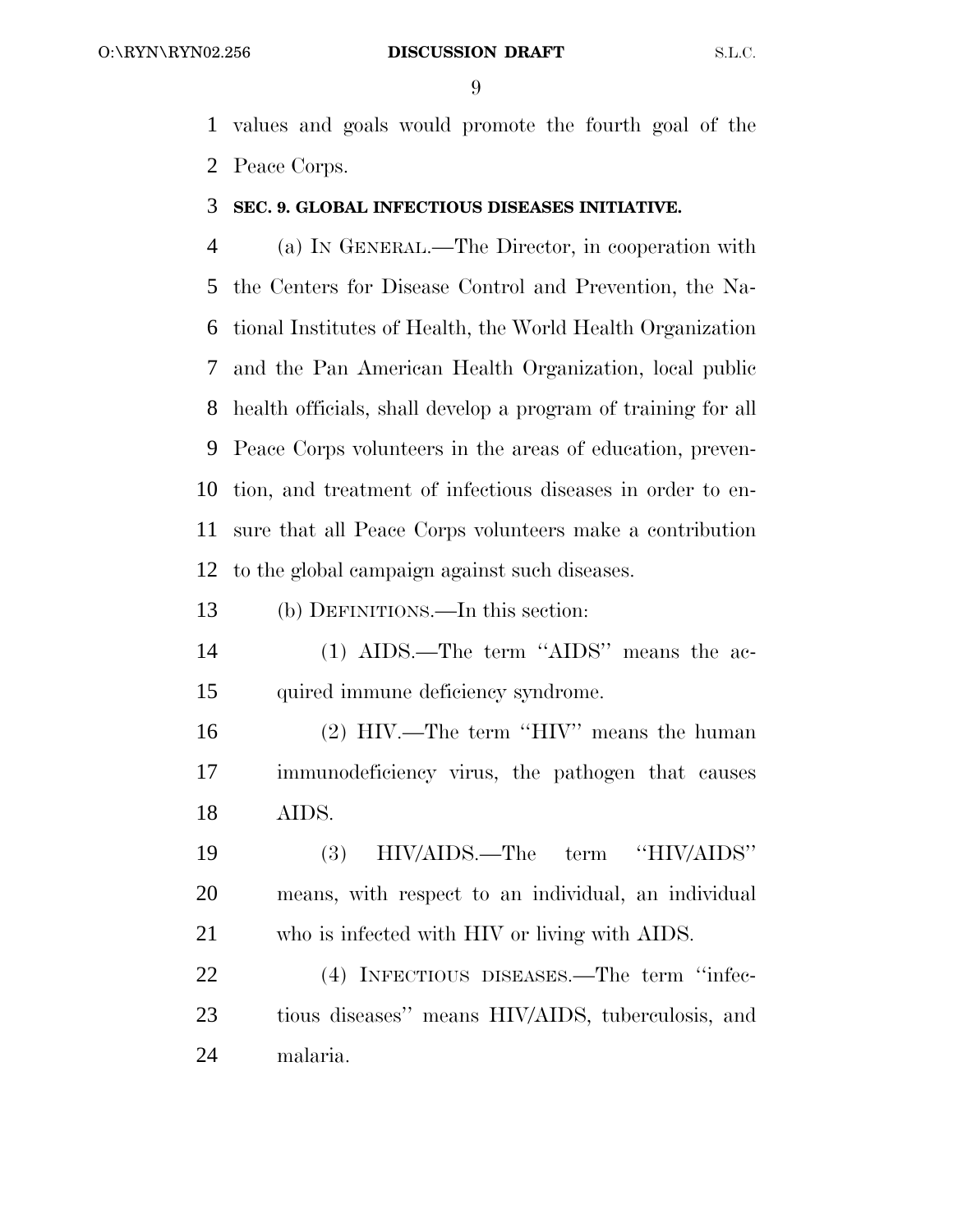| 1  | SEC. 10. PEACE CORPS ADVISORY COUNCIL.                 |
|----|--------------------------------------------------------|
| 2  | Section 12 of the Peace Corps Act (22 U.S.C. 2511;     |
| 3  | relating to the Peace Corps National Advisory Council) |
| 4  | is amended—                                            |
| 5  | (1) by amending subsection $(b)(2)(D)$ to read         |
| 6  | as follows:                                            |
| 7  | "(D) make recommendations for utilizing                |
| 8  | the expertise of returned Peace Corps volun-           |
| 9  | teers in fulfilling the goals of the Peace Corps,      |
| 10 | particularly the third and fourth goals of the         |
| 11 | Peace Corps.";                                         |
| 12 | $(2)$ in subsection $(e)$ —                            |
| 13 | $(A)$ by striking paragraph $(1)$ ;                    |
| 14 | $(B)$ in paragraph $(2)$                               |
| 15 | (i) in subparagraph $(A)$ —                            |
| 16 | $(I)$ by striking "fifteen" and in-                    |
| 17 | serting "seven";                                       |
| 18 | (II) by striking the second sen-                       |
| 19 | tence and inserting the following: "All                |
| 20 | of the members shall be former Peace                   |
| 21 | Corps volunteers, and not more than                    |
| 22 | four shall be members of the same po-                  |
| 23 | litical party."; and                                   |
| 24 | (ii) by striking subparagraphs<br>(B),                 |
| 25 | (D), (E), and (H); and                                 |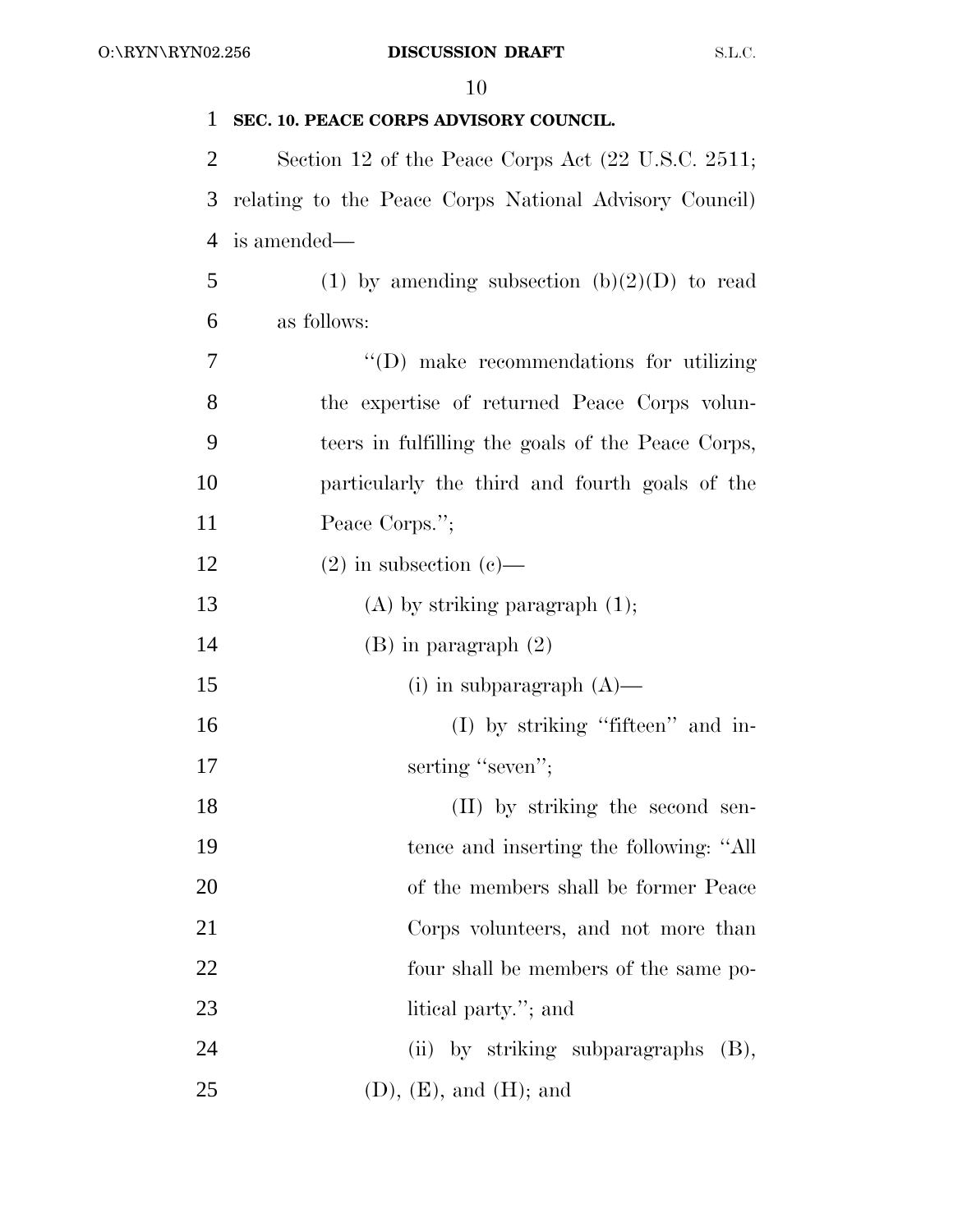| $\mathbf{1}$   | (iii) by redesignating subparagraphs                           |
|----------------|----------------------------------------------------------------|
| $\overline{2}$ | $(C), (F), (G), and (I)$ as subparagraphs                      |
| 3              | $(B)$ , $(C)$ , $(D)$ , and $(E)$ , respectively;              |
| $\overline{4}$ | $(3)$ by amending subsection $(g)$ to read as fol-             |
| 5              | lows:                                                          |
| 6              | "(g) CHAIR.—The President shall designate one of               |
| 7              | the voting members of the Council as Chair, who shall          |
| 8              | serve in that capacity for a period not to exceed two cal-     |
| 9              | endar years.";                                                 |
| 10             | $(4)$ by amending subsection (h) to read as fol-               |
| 11             | lows:                                                          |
| 12             | "(h) MEETINGS.—The Council shall hold a regular                |
| 13             | meeting during each calendar quarter at a date and time        |
| 14             | to be determined by the Chair of the Council."; and            |
| 15             | $(5)$ by amending subsection (i) to read as fol-               |
| 16             | lows:                                                          |
| 17             | "(i) REPORT.—Not later than July 30, 2003, and an-             |
|                | 18 nually thereafter, the Council shall submit a report to the |
| 19             | President and the Director of the Peace Corps describing       |
| 20             | how the Council has carried out its functions under sub-       |
| 21             | section $(b)(2)$ .".                                           |
| 22             | SEC. 11. READJUSTMENT ALLOWANCES.                              |
| 23             | The Peace Corps Act is amended—                                |
| 24             | (1) in section 5(c) $(22 \text{ U.S.C. } 2504(c))$ , by        |
| 25             | striking " $$125"$ and inserting " $$$ __"; and                |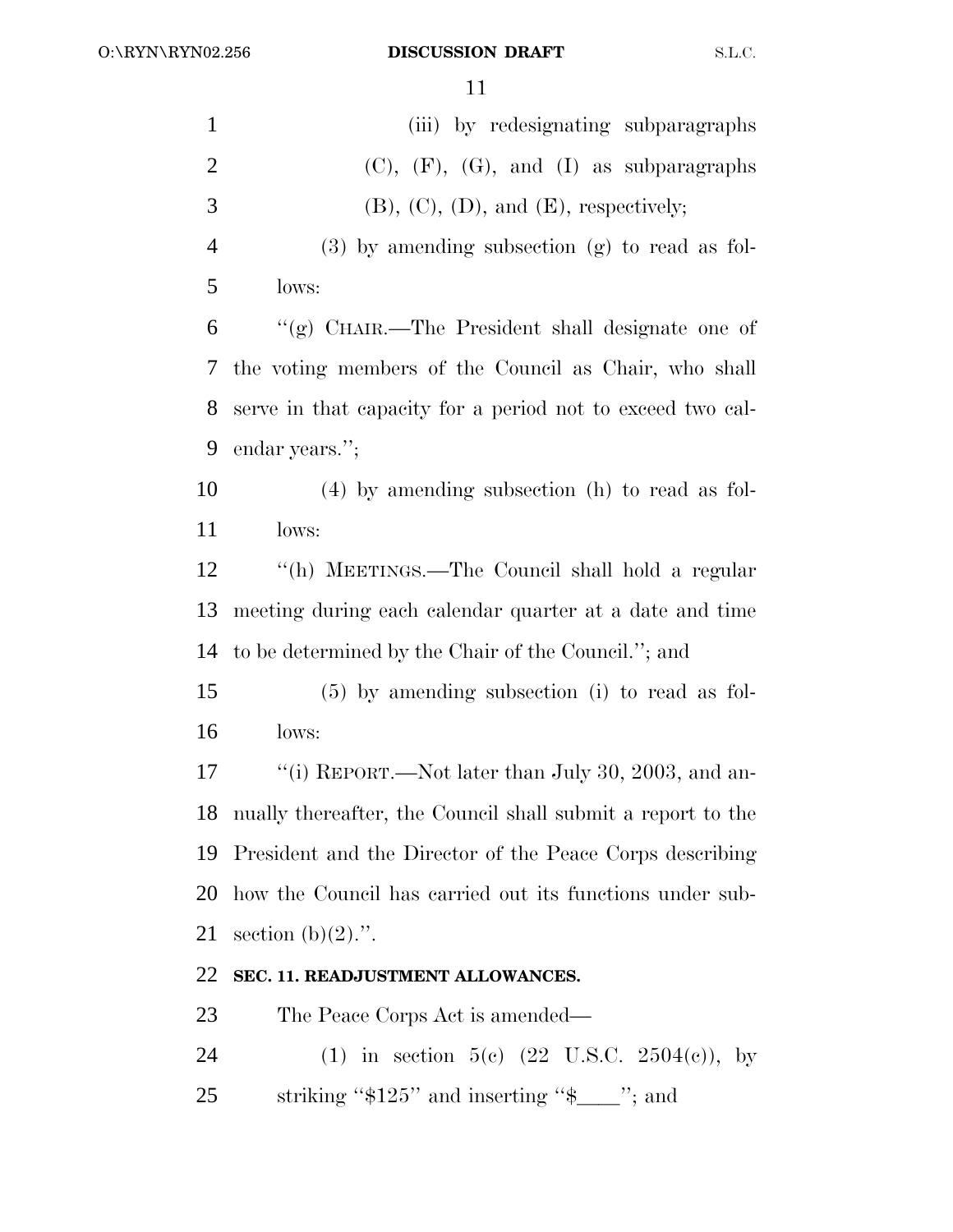1 (2) in section 6(1) (22 U.S.C. 2505(1)), by 2 striking " $$125"$  and inserting " $$$ ".

 **SEC. 12. PROGRAMS AND PROJECTS OF RETURNED PEACE CORPS VOLUNTEERS TO PROMOTE THE THIRD AND FOURTH GOALS OF THE PEACE CORPS.**

 (a) PURPOSE.—The purpose of this section is to pro- vide support for returned Peace Corps volunteers to de- velop programs and projects to promote the third and fourth objectives of the Peace Corps, as set forth in section 2 of the Peace Corps Act, as amended by section 4 of this Act.

 (b) GRANTS TO CERTAIN NONPROFIT CORPORA-TIONS.—

 (1) GRANT AUTHORITY.—To carry out the pur- pose of this section, and subject to the availability of appropriations, the Director of the Corporation for National and Community Service shall award grants on a competitive basis to private nonprofit corporations that are established in the District of Columbia for the purpose of serving as incubators for returned Peace Corps volunteers seeking to use their knowledge and expertise to undertake commu- nity-based projects to carry out the third and fourth goals of the Peace Corps Act.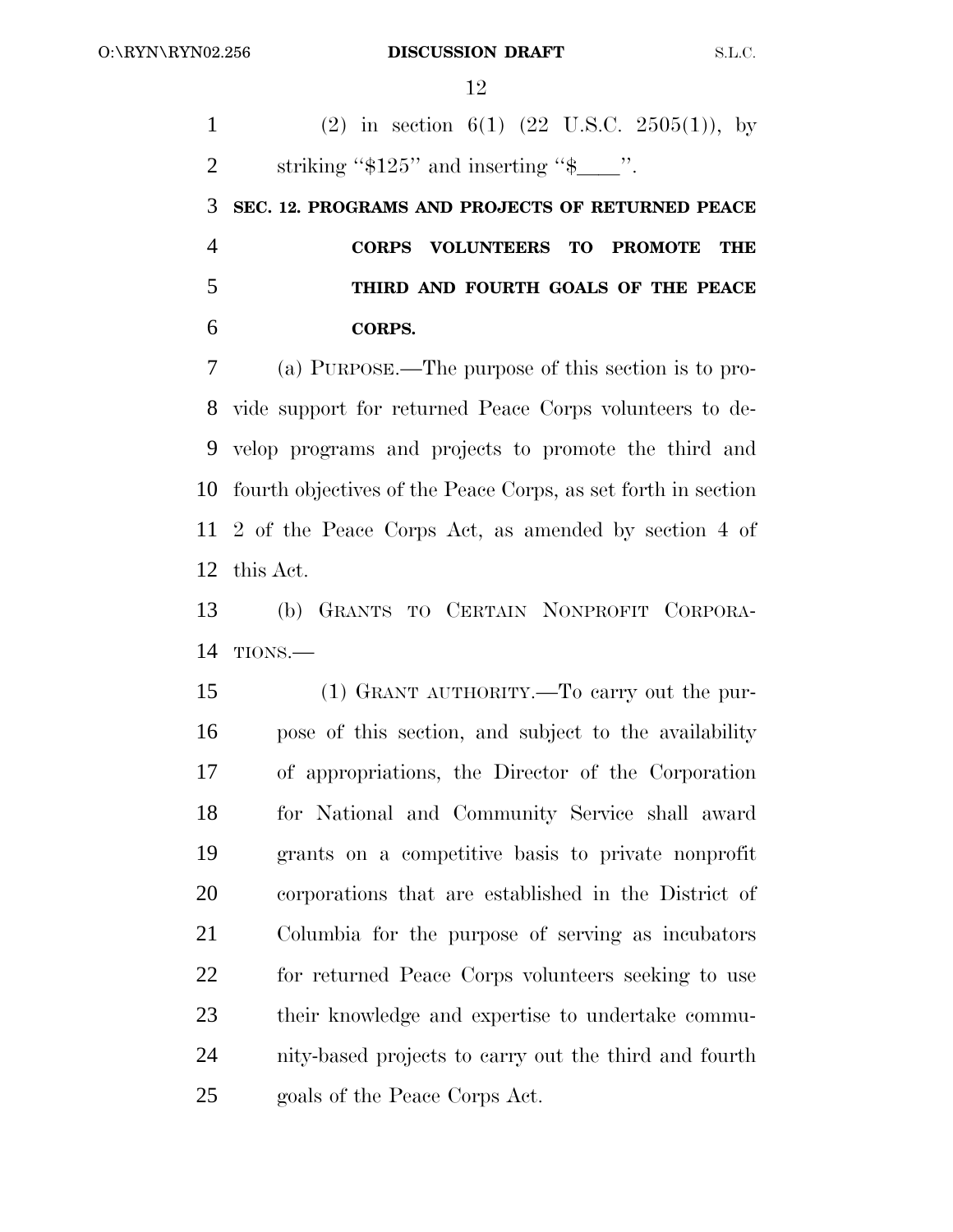(2) ELIGIBILITY FOR GRANTS.—To be eligible to compete for grants under this section, a nonprofit corporation must have a board of directors composed of returned Peace Corps volunteers with a back- ground in community service, education, or health. The director of the corporation (who may also be a board member of the nonprofit corporation) shall also be a returned Peace Corps volunteer with dem- onstrated management expertise in operating a non- profit corporation. The stated purpose of the non- profit corporation shall be to act solely as an inter- mediary between the Corporation for National and Community Service and individual returned Peace Corps volunteers seeking funding for projects con- sistent with the third and fourth goals of the Peace Corps. The nonprofit corporation shall act as the ac- countant for individual volunteers for purposes of tax filing and audit responsibilities.

 (c) GRANT REQUIREMENTS.—Such grants shall be made pursuant to a grant agreement between the Director and the nonprofit corporation that requires that—

 (1) grant funds will only be used to support programs and projects described in subsection (a) pursuant to proposals submitted by returned Peace Corps volunteers;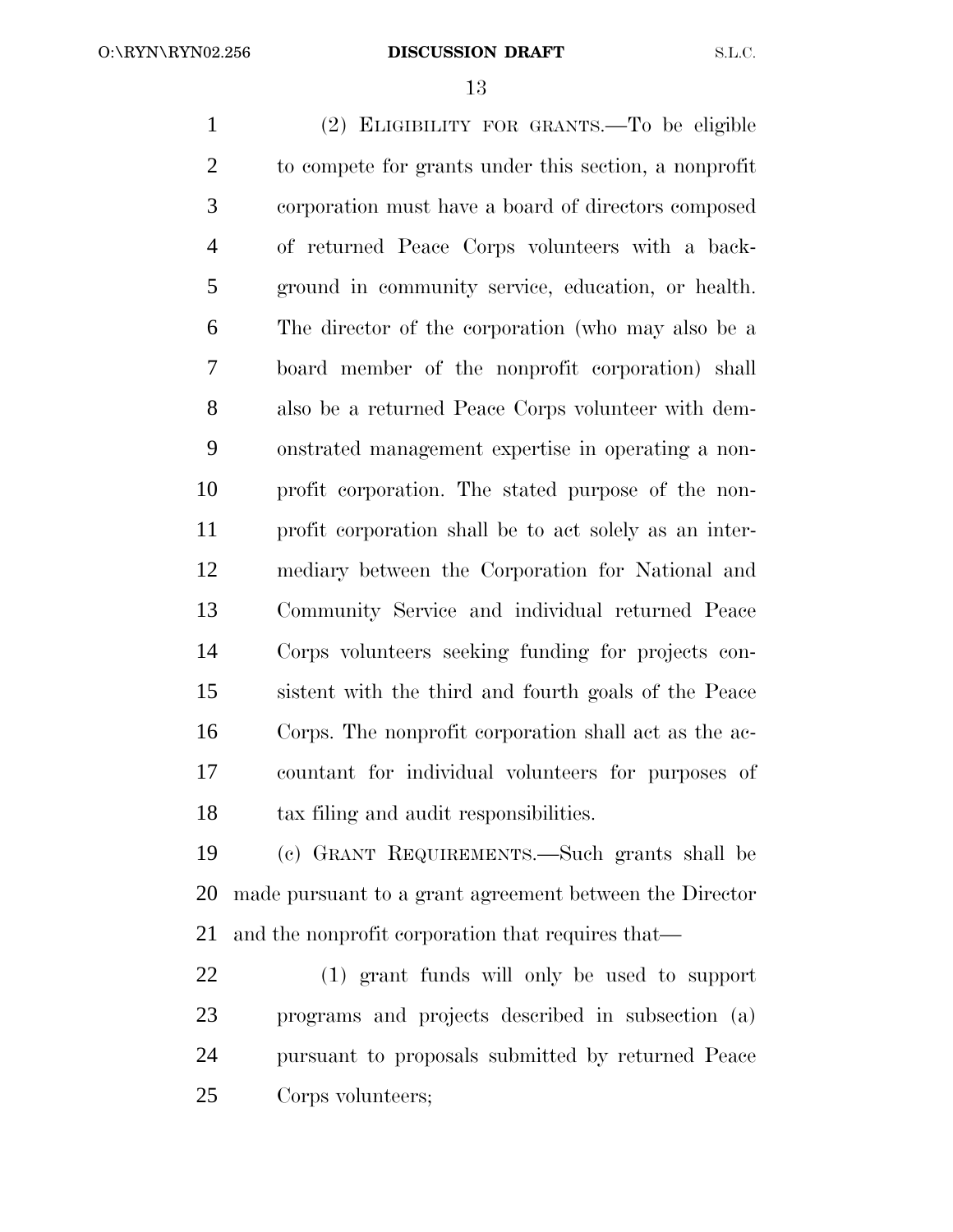(2) the nonprofit corporation give consideration to funding individual projects or programs by re-turned Peace Corps volunteers up to \$100,000;

 (3) not more than 20 percent of funds made available to the nonprofit corporation will be used for the salaries, overhead, or other administrative expenses of the nonprofit corporation; and

 (4) the nonprofit corporation will not receive grant funds under this section for more than two years unless the corporation has raised private funds, either in cash or in kind for up to 40 percent of its annual budget.

 (d) FUNDING.—Of the funds available to the Cor- poration for National and Community Service for fiscal year 2003 or any fiscal year thereafter, not to exceed \$10,000,000 shall be available for each such fiscal year to carry out the grant program established under this sec-tion.

 (e) STATUS OF THE FUND.—Nothing in this section shall be construed to make any nonprofit corporation sup- ported under this section an agency or establishment of the United States Government or to make the members 23 of the board of directors or any officer or employee of such corporation an officer or employee of the United States.